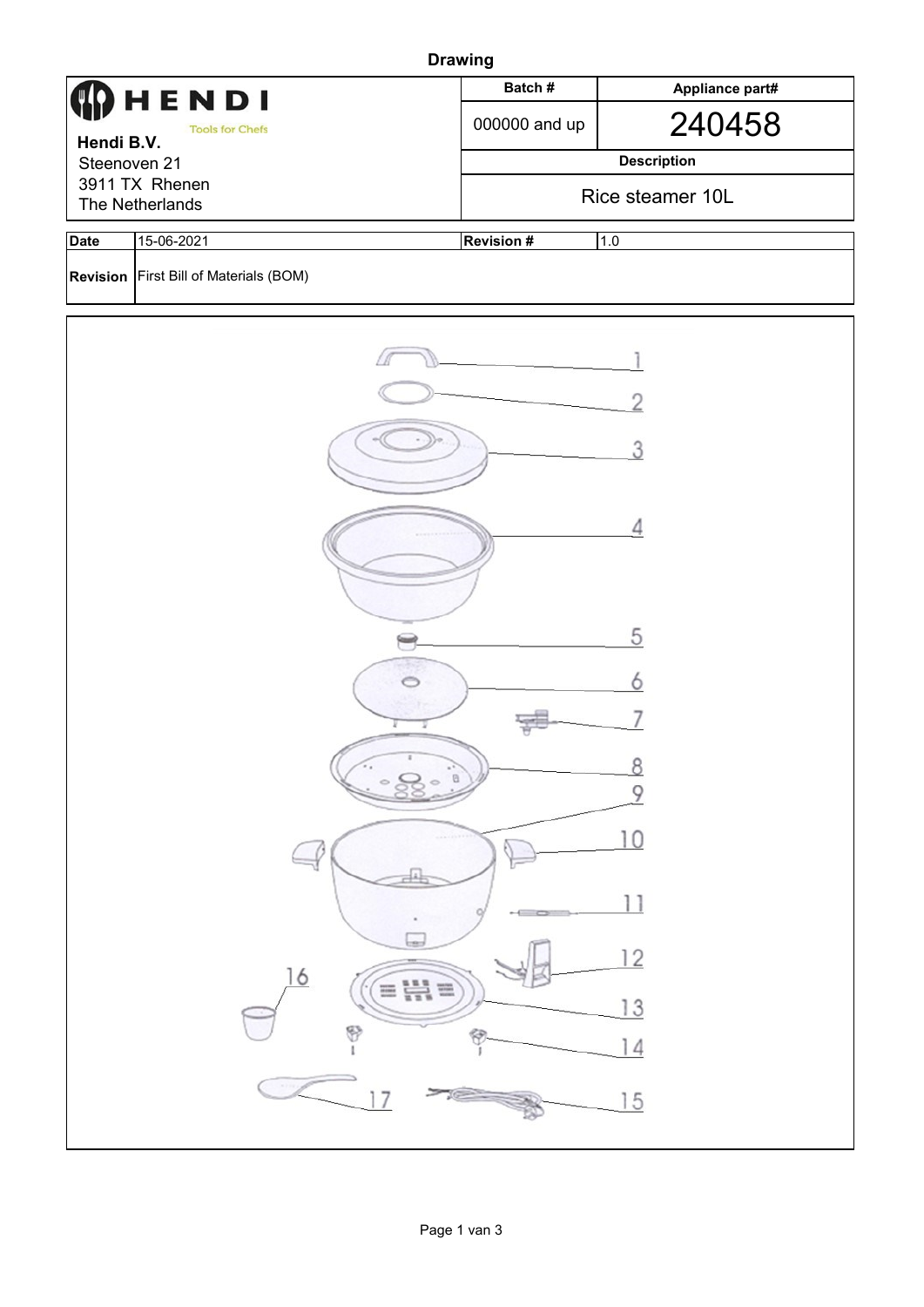## **Bill of materials (BOM)**

| וייטען טווייט וויש (טווע                             |                                               |        |                         |                        |                |  |  |  |
|------------------------------------------------------|-----------------------------------------------|--------|-------------------------|------------------------|----------------|--|--|--|
| <b>HENDI</b><br><b>Tools for Chefs</b><br>Hendi B.V. |                                               |        | Batch#                  | Appliance part#        |                |  |  |  |
|                                                      |                                               |        | 000000 and up           | 240458                 |                |  |  |  |
| Steenoven 21                                         |                                               |        | <b>Description</b>      |                        |                |  |  |  |
| 3911 TX Rhenen                                       |                                               |        |                         |                        |                |  |  |  |
| The Netherlands                                      |                                               |        | Rice steamer 10L        |                        |                |  |  |  |
|                                                      |                                               |        |                         |                        |                |  |  |  |
| <b>Date</b>                                          | 15-06-2021                                    |        | <b>Revision#</b><br>1.0 |                        |                |  |  |  |
|                                                      | <b>Revision First Bill of Materials (BOM)</b> |        |                         |                        |                |  |  |  |
| <b>Item</b>                                          | <b>Description</b>                            | Part#  | Quantity                | <b>Remark</b>          | <b>Picture</b> |  |  |  |
| 1                                                    | Handle lid                                    | 959978 |                         |                        |                |  |  |  |
| 2                                                    | Lid cover                                     | n/a    | 1                       |                        |                |  |  |  |
| 3                                                    | Lid                                           | n/a    | $\mathbf{1}$            | Incl item 1 and 2      |                |  |  |  |
| $\overline{4}$                                       | Aluminum pot                                  | 960134 | 1                       |                        |                |  |  |  |
| 5                                                    | Thermo switch (magnetic)                      | 960141 | 1                       |                        |                |  |  |  |
| 6                                                    | Heating element                               | 960158 | 1                       |                        |                |  |  |  |
| $\overline{7}$                                       | Thermostat                                    | 960165 | 1                       |                        |                |  |  |  |
| 8                                                    | Mounting bracket                              | n/a    | 1                       |                        |                |  |  |  |
| 9                                                    | Housing                                       | n/a    | 1                       |                        |                |  |  |  |
| 10                                                   | Handle                                        | 959985 | 2                       | Set of 2 pcs           |                |  |  |  |
| 11                                                   | Thermal fuse                                  | 960042 | 1                       |                        |                |  |  |  |
| 12                                                   | Switch (complete set)                         | 960172 | 1                       |                        |                |  |  |  |
| 13                                                   | Housing cover                                 | n/a    | 1                       |                        |                |  |  |  |
| 14                                                   | Feet                                          | 960189 | 3                       | Set of 3 pcs           |                |  |  |  |
| 15                                                   | Power cord                                    | n/a    | 1                       |                        |                |  |  |  |
| 16                                                   | Measuring cup                                 | 959992 | 1                       |                        |                |  |  |  |
| 17                                                   | Spoon                                         | n/a    | 1                       |                        |                |  |  |  |
|                                                      |                                               |        |                         |                        |                |  |  |  |
|                                                      |                                               |        |                         |                        |                |  |  |  |
| n/a                                                  | -> not available                              |        | nss                     | -> not sold separately |                |  |  |  |